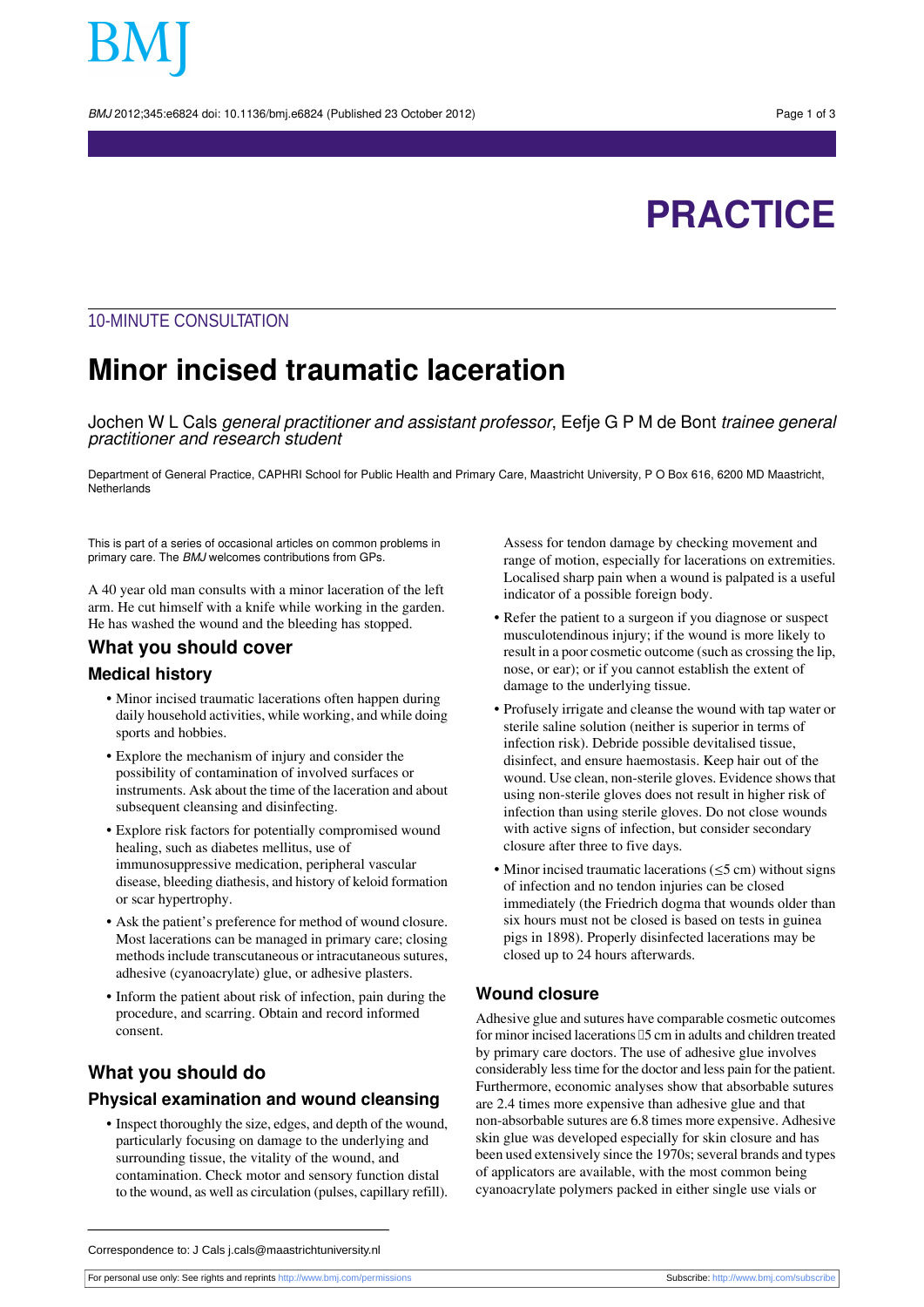larger packages. The most recent Cochrane review of nine trials and 834 lacerations shows that adhesive glue has a slightly higher dehiscence rate (risk difference 2.4% (95% confidence interval 0.1% to 4.9%); number needed to harm 40) but fewer incidences of erythema  $(-10\% (-19 \text{ to } -0.4); 10)$ . There is no risk difference for infections (overall risk 1.1%) Adhesive glue should not be used on mucosal surfaces, in areas with dense natural hair, or in areas of high tension or repetitive movements, such as joints or the posterior trunk. Choose adhesive plasters only in cases of very small, tension-free wounds.

#### **Sutures**

Use infiltration anaesthesia with an appropriate anaesthetic. Slow injection by a small needle (>20 gauge) will minimise the pain of infiltration. Avoid vasoconstrictors (for example, epinephrine) in areas with end organ blood supply, such as fingers, nose, and toes. Consider cutting away any jagged edges of the wound and devitalised tissue. Choose the size, material, and technique of the sutures according to the location (tabl[e⇓](#page-2-0)) and depth of the wound, while bearing in mind the differences in pulling strength and tissue reaction. Choose absorbable sutures in areas where suture removal would be difficult. Most lacerations can be closed using simple, interrupted, transcutaneous, non-absorbable sutures. Of these, synthetics have the least tissue reactivity, and monofilaments or braided materials may be used. The smaller the suture (note that "4-0" or "0000" is smaller than "3-0" or "000"), the lower the tensile strength of the strand. Sutures should exert minimal tension on the tissues and must be locked firmly.

#### Adhesive glue

Avoid applying adhesive glue to the subcutis or base of the wound. Apply glue only to the epidermal surface, while manually approximating the wound edges. Warn the patient of an exothermic reaction as the glue polymerises. Hold the margins together for several seconds until dry.

#### **Wound dressing, patient advice, and follow-up**

**•** Seal the sutured or glued wound with a bandage or absorbent dressing with an adhesive border. Advise the patient to minimise water contact for the first 24 hours,

after which showering is allowed. Consider a waterproof dressing during activities that may contaminate the wound. Advise the patient to keep the wound clean and not to rub or scratch, as dehiscence may result.

- **•** Check tetanus vaccination status and consider a booster or revaccination, according to local protocols. Consider prescribing antibiotics, according to local protocols (such as co-amoxiclav 625 mg three times daily for seven days), to patients with a laceration at very high risk of infection and to immunocompromised patients.
- **•** With sutures, ask patients to return after five to 14 days for removal of stitches, depending on the location and the tension on the wound (table[⇓](#page-2-0) ). Generally the greater the tension across a wound, the longer the sutures should remain in place. With adhesive glue, tell patients that the film will fall off by itself.
- **•** Explain that it may take up to a year to know the final cosmetic appearance of the scar. Advise the patient to seek medical attention if the wound shows increasing redness, purulent discharge, or swelling or if he or she develops a fever.

We thank Nick Francis, Liam Glynn, and Kieran Kennedy for useful comments on previous drafts of the manuscript.

Contributors: JWLC had the original idea for this article. Both authors contributed equally to writing and revising the paper.

Competing interests: Competing interests: All authors have completed the ICMJE uniform disclosure form at [www.icmje.org/coi\\_disclosure.pdf](http://www.icmje.org/coi_disclosure.pdf) (available on request from the corresponding author) and declare: no support from any organisation for the submitted work; no financial relationships with any organisations that might have an interest in the submitted work in the previous three years; no other relationships or activities that could appear to have influenced the submitted work. Provenance and peer review: Not commissioned; externally peer reviewed.

**Accepted:** 28 September 2012

#### Cite this as: BMJ 2012;345:e6824

© BMJ Publishing Group Ltd 2012